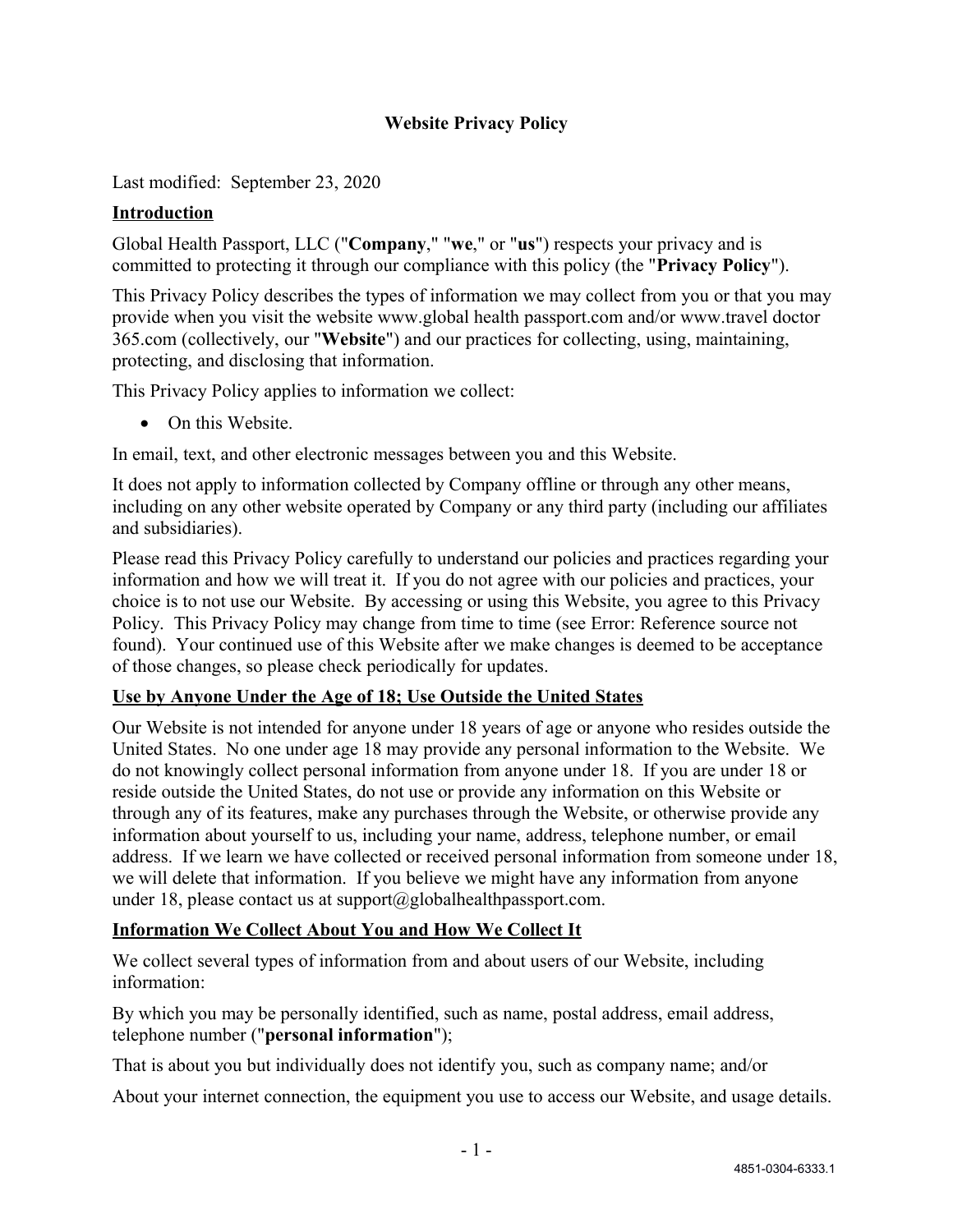We collect this information:

Directly from you when you provide it to us.

Automatically as you navigate through the site. Information collected automatically may include usage details, IP addresses, and information collected through cookies, web beacons, and other tracking technologies.

#### *Information You Provide to Us*

The information we collect on or through our Website may include:

Information that you provide by filling out forms on our Website. This includes information provided at the time of signing up for our newsletter, filling out forms on the Website (e.g., at the "Contact Us" page), and contacting us through the Website and requesting further services. We may also ask you for information when you report a problem with our Website.

Records and copies of your correspondence (including email addresses), if you contact us.

Details of transactions you carry out through our Website and of the fulfillment of your orders. You may be required to provide financial information before placing an order through our Website.

#### *Information We Collect Through Automatic Data Collection Technologies*

As you navigate through and interact with our Website, we may use automatic data collection technologies to collect certain information about your equipment, browsing actions, and patterns, including:

Details of your visits to our Website, including traffic data, location data, logs, and other communication data and the resources that you access and use on the Website.

Information about your computer and internet connection, including your IP address, operating system, and browser type.

The technologies we use for this automatic data collection may include:

**Cookies (or browser cookies)**. A cookie is a small file placed on the hard drive of your computer. You may refuse to accept browser cookies by activating the appropriate setting on your browser. However, if you select this setting you may be unable to access certain parts of our Website. Unless you have adjusted your browser setting so that it will refuse cookies, our system will issue cookies when you direct your browser to our Website.

**Flash Cookies**. Certain features of our Website may use local stored objects (or Flash cookies) to collect and store information about your preferences and navigation to, from, and on our Website. Flash cookies are not managed by the same browser settings as are used for browser cookies. For information about managing your privacy and security settings for Flash cookies, see [Error: Reference source not found.](#page-1-0)

<span id="page-1-0"></span>**Web Beacons**. Pages of our the Website and our emails may contain small electronic files known as web beacons (also referred to as clear gifs, pixel tags, and single-pixel gifs) that permit the Company, for example, to count users who have visited those pages or opened an email and for other related website statistics (for example, recording the popularity of certain website content and verifying system and server integrity).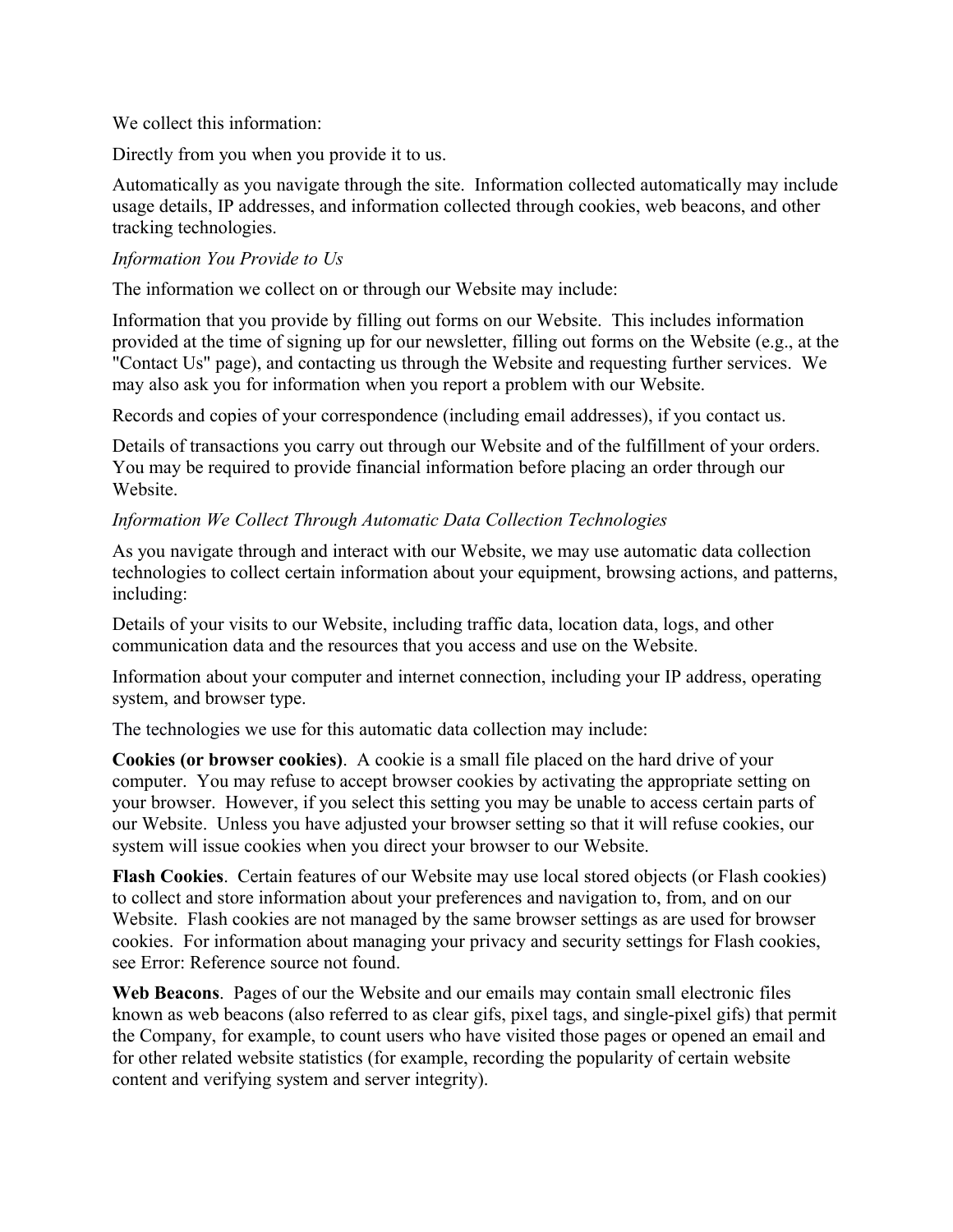### **How We Use Your Information**

We use information that we collect about you or that you provide to us, including any personal information:

To present our Website and its contents to you.

To provide you with information, products, or services that you request from us.

To fulfill any other purpose for which you provide it.

To carry out our obligations and enforce our rights arising from any contracts entered into between you and us, including for billing and collection.

To notify you about changes to our Website or any products or services we offer or provide though it.

In any other way we may describe when you provide the information.

For any other purpose with your consent.

#### **Disclosure of Your Information**

We may disclose aggregated information about our users, and information that does not identify any individual, without restriction.

We may disclose personal information that we collect or you provide as described below:

To contractors, service providers, and other third parties we use to support our business. For example, we use a third-party payment processor to process credit card transactions.

To a buyer or other successor in the event of a merger, divestiture, restructuring, reorganization, dissolution, or other sale or transfer of some or all of Company's assets, whether as a going concern or as part of bankruptcy, liquidation, or similar proceeding, in which personal information held by Company about our Website users is among the assets transferred.

To fulfill the purpose for which you provide it. For example, if you give us an email address so we can send you information about our sales and promotions, we will send you emails promoting our goods and services.

For any other purpose disclosed by us when you provide the information.

With your consent.

We may also disclose your personal information:

To comply with any court order, law, or legal process, including to respond to any government or regulatory request.

To enforce or apply any other agreements between Company and you, including for billing and collection purposes.

If we believe disclosure is necessary or appropriate to protect the rights, property, or safety of Company, our customers, or others.